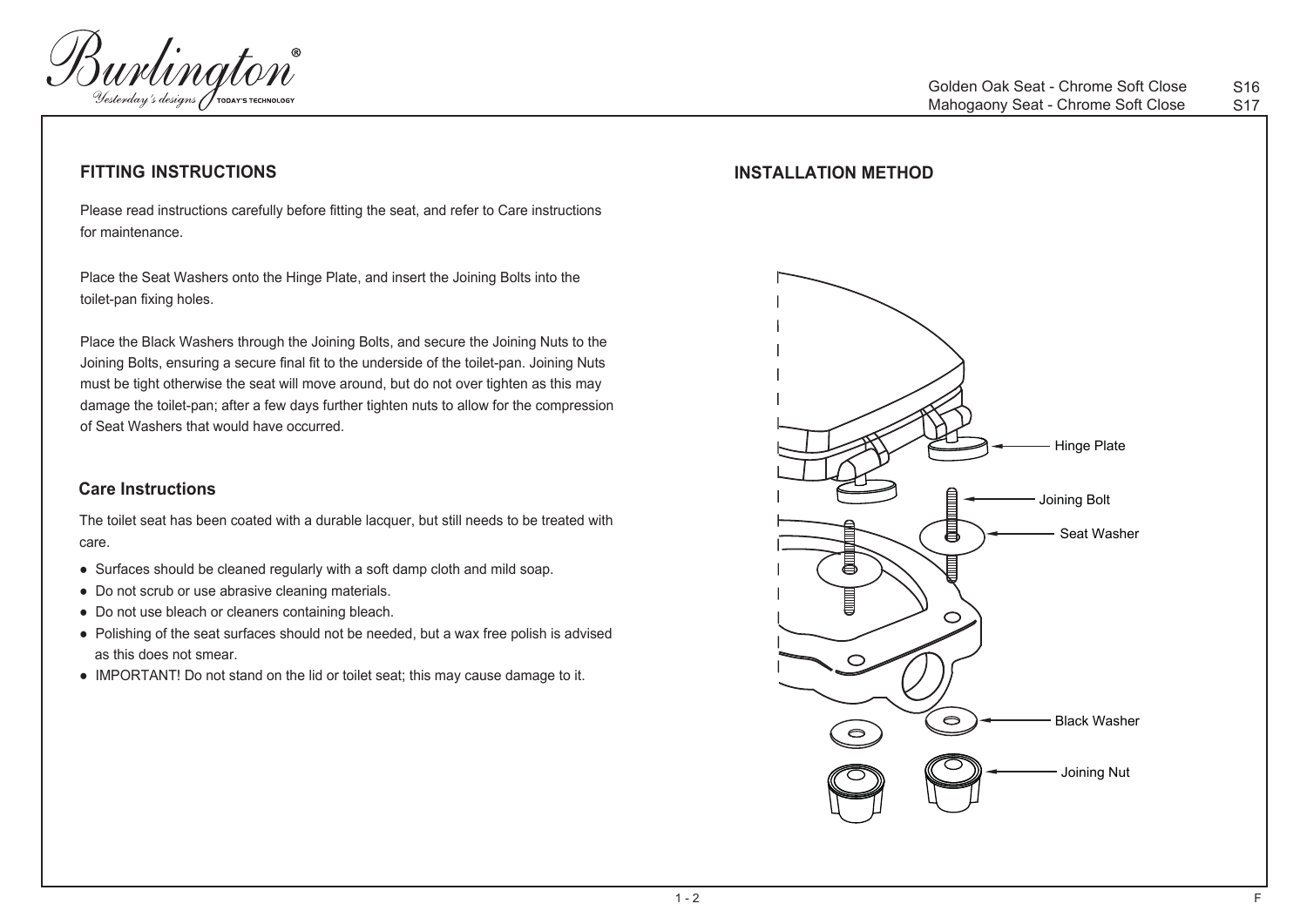



# FINISH

Moulded Wooden Seat Bar Hinge & Soft Close Seats. A sustainable green alternative with better consistency of finish and long term durability. Moulded with Ash, Eucalyptus, Pine and water-resistant resin which is then veneered at high pressure resulting in an extremely strong moulded wood toilet seat. The mahogany seat is then flow-coated with a high gloss polyurethane coat while the oak seats are sprayed with a satin polyurethane coating. All the attributes of a wooden seat, look, feel and individuality, the solid moulded wooden core means the seat cannot crack or split.

## CLEANING – for Golden Oak & Mahogany finished seats

## DO NOT USE ANY TYPE OF ABRASIVE CLEANER, BLEACH or CLEANERS CONTAINING **BLEACH**; this will destroy the sealed finish on the seat. Clean with soft damp cloth and mild soap mixture weekly. Polishing the seat should not be needed, but if you do a wax free polish is advised as this does not smear.

As with all toilets seats: If you use bleaches and strong cleaners in the pan DO NOT LEAVE THE SEAT CLOSED whilst the cleaner acts on the pan – the fumes from bleaches & cleaners may destroy and/or discolour the finish on the seat.